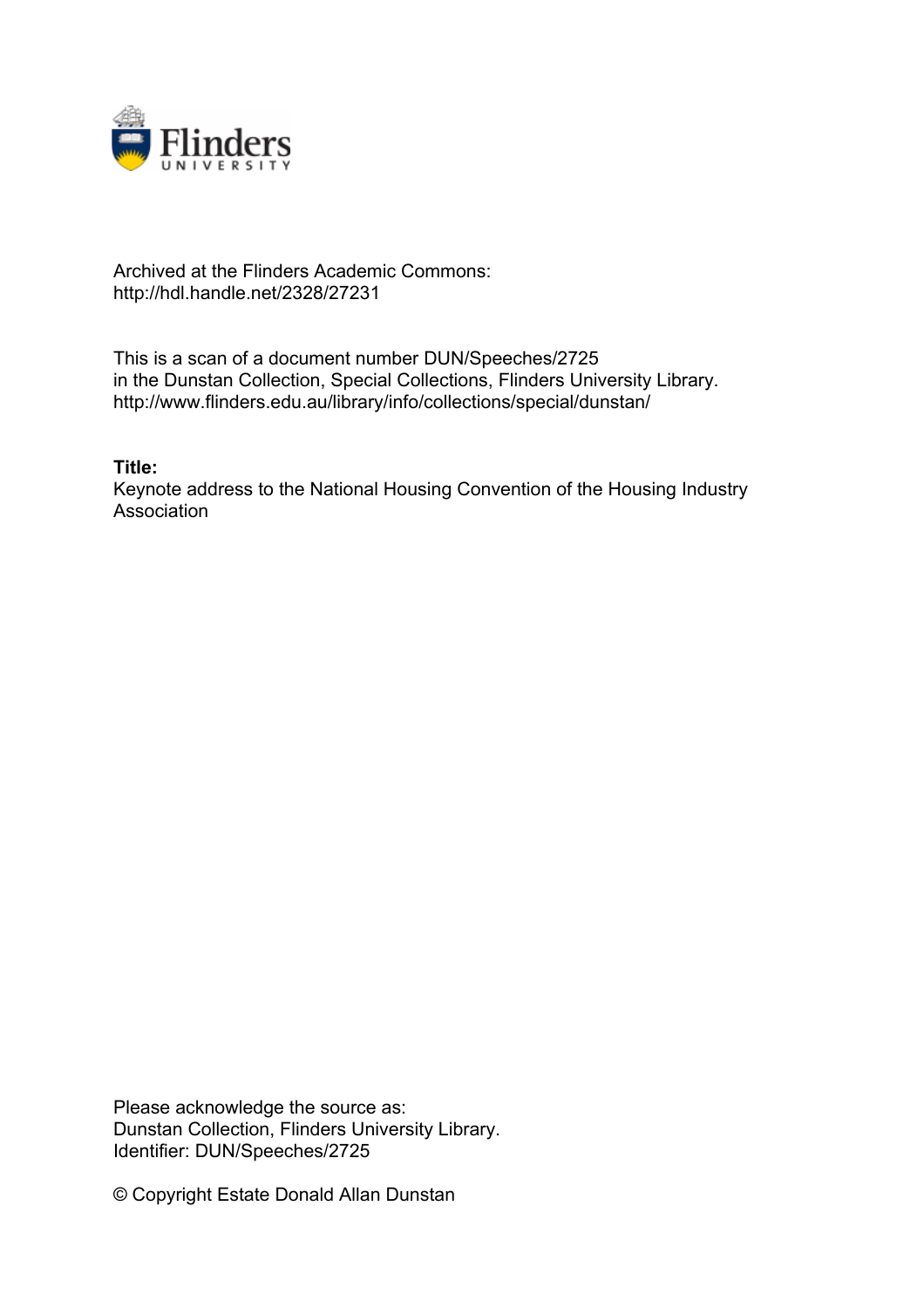KEYNOTE ADDRESS BY THE PREMIER OF SOUTH AUSTRALIA, DON DUNSTAN, TO THE NATIONAL HOUSING CONVENTION OF THE HOUSING INDUSTRY ASSOCIATION. 8.5.75

## Mr,

My Lord Mayor, Ladies and Gentlemen :

Thank you for inviting me here today. I was very pleased to accept your Association's invitation to speak here today because I have always regarded the business and activity of building houses for people as one of the most important and fundamental areas of concern for a State Parliamentary Leader. In fact, the housing 'buck', ultimately, stops at my desk. It may be handed across or cut up by the Australian Government - it may be recirculated or held back or lost in some corner of the public or private  $\bullet$  ctors  $\bullet$  it may suffer unusual distortions in the hands of some planners and economists: but ultimately, when or if things go wrong, it lands on my desk, and often more as a mess of pottage than a dollar bill.

Now I think I should hurriedly say that I don't think that the State Government's ultimate and residual responsibilities in this area are a bad thing. What more fundamental need is there than housing? In fact, in our climate, there is no more fundamental need  $\rightarrow$  food and clothing are simply equal.

The important thing about the housing industry is that it is just as basic to our late twentieth century society as it ever has been to any society at any time. Patterns of land division and usage, methods of fel nstruction and design, the long-established carpentry and masonrylated trades, the newly emergent techniques for mass produced or standardised housing components - each of these activities has a basic relationship to the methods of resource allocation which determine the quality of our society. Housing money regulates or effects a massive part of the economy. It is possible tobuild a city without cars, but there has never been a city without houses.

Now all this, of course, is to state the obvious to a group of housing industry professionals. It's just that it seems to me that such truisms need pondering on at present - when there is a significant level of soulsearching and re-examination occurring in the community at large.

Most sectors of the economy are at present somewhat strained, and it is inevitable that, in an economy such as ours the housing industry, being so fundamentally related to our overall health and development, should as it were, feel the pinch.

*4.2.*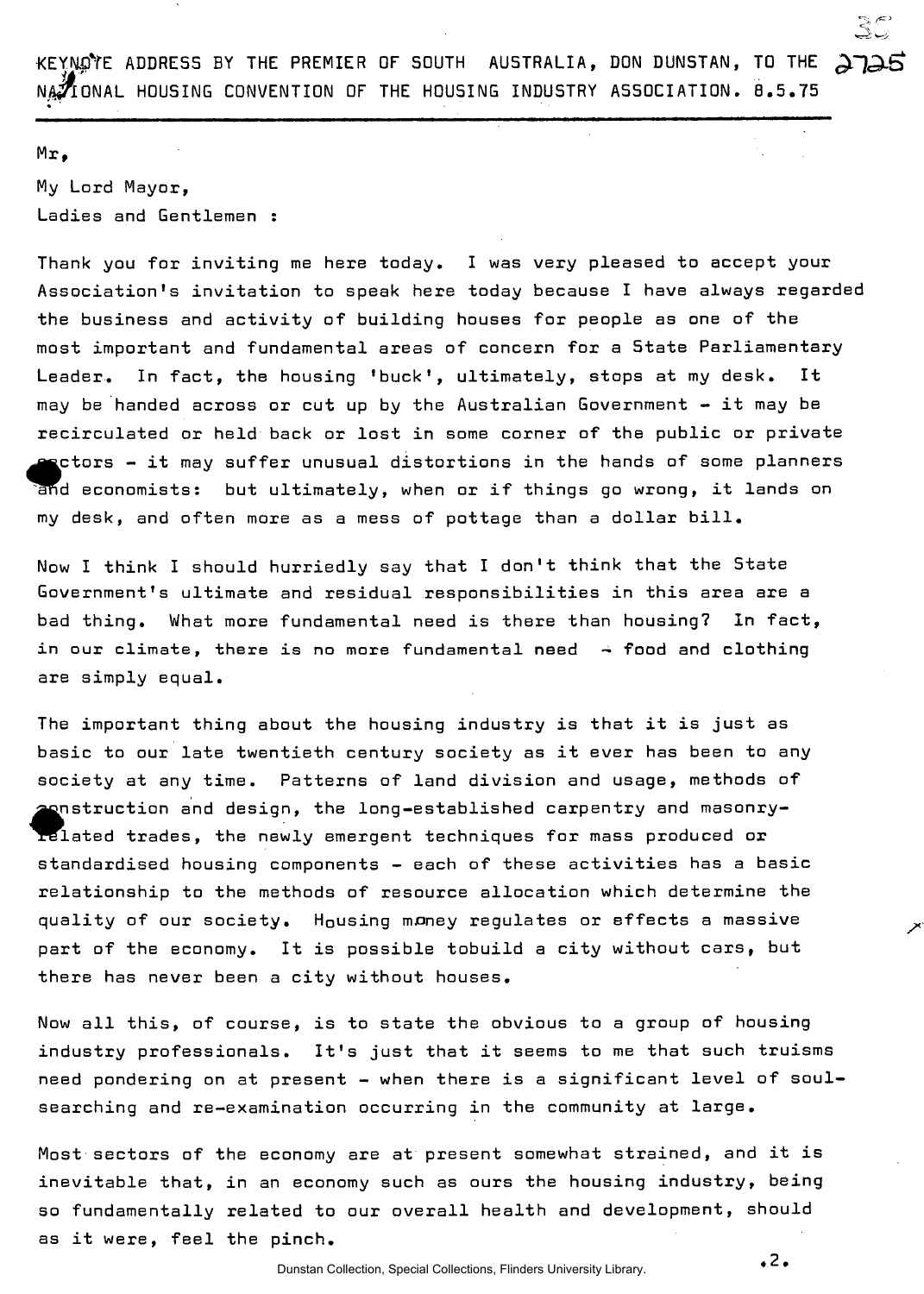$N\tilde{G}\omega$  in all this, I should say that I hope this Convention is the last in which our concerns are largely economic uncertainty. How much better it would be if the industry could concentrate its wisdom, experience and imagination on the design and development problems of housing  $-$  areas that, in Australia by and large, are the creative province of a very small group of builders and architects.

And just to continue in this vein for a moment, before reverting to the more pressing problems and preoccupations of your industry, I would like to say that we cannot be proud of the quality of our housing design. For our first fifty or so years, Australian builders and settlers produced housing designs and land-use patterns that were very effectively and practically related to the climate, the landscape, the materials available the prevailing economic situation. A great many of these houses still stand as monuments to the taste, restraint and expertise of early builders.

However, I do not think we can say today that the quality of housing in Australia achieves such high standards, such economies in materials, or such sympathy with the landscape and climate. There are, of course, many exceptions to this rule. Fine housing is designed and built throughout the country: in inner-city areas and suburbs; in clusters, rows and sub- $\mathcal A$ divisions. But overall, we massively waste in materials and labour and land by constantly refusing to give a wide enough choice, or by not understanding the nature of the options we have in social planning and life styles.

 $\blacktriangleright$  enough of that. To return to the main matter at hand: the economic stability of the industry. At the moment the housing industry in Australia is running wellbelow its capacity and may do so for some months more.

While the level of new dwelling approvals did rise quite substantially in March, on seasonally adjusted figures, to 11,328 units, against an average of 9,840 in the two previous months, the March quarter total was still a disappointing level, given Federal Governmental initiatives.

For the March quarter of 1975 in Australia as a whole, 27,196 dwellings were actually approved, which was down nearly 30% from the reasonable level of a year before.

Commencements in the latest quarter were 30,196, which was down 27% from Australia's 41,328 in the March quarter of 1974. South Australia's commencements, 3,040 in the latest three months and also rather light,

 $- 2 -$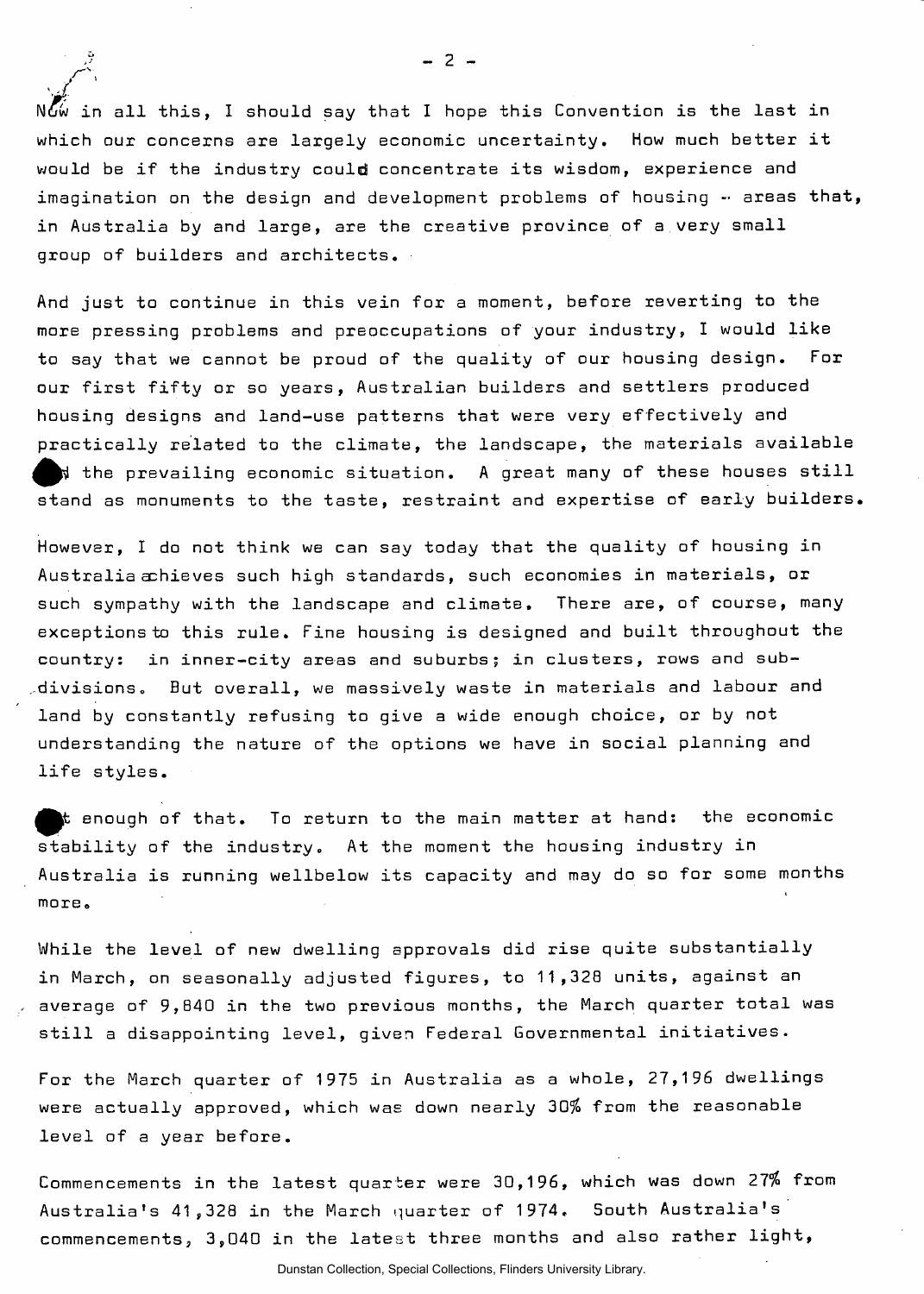ـ 3 ـ<br>represented 10.1% of the Australian total, compared with this State's<br>represented 10.1% of the Australian total, compared with this State's population share of only 9.1%.

Now these figures are beginning to reflect the expanded availability of Savings Bank and Building Society loan finance. They include, of course, the stimulation caused by the Australian Government's making certain classes of mortgage repayments tax deductible. Other action taken included extramonies provided for an increase in Savings Bank loans for housing, but the result here is that an unexpectedly large proportion of the funds have so far been used for the purchase of established houses and therefore it may take more time than hitherto expected for the demand for new housing tobe affected.

 $\wp$  other moves to stimulate or assist the industry have also recently been made by the Australian Government. The first is the forthcoming establishment of the Australian Housing Corporation. The Australian Government's intention is that the Corporation's first task will be to provide middle-range housing finance for those persons unable to qualify for other forms of housing financial assistance. The second case is the establishment of an Indicative Planning Council, and I would therefore like to spend some moments touching on the kind of planning improvement the Council will make nationally. The housing industry often asks why it so often seems to be the first affected (and sometimes the worst affected) by economic fluctuations, and accordingly it often appears cynical about its national role. But the fact is that its size has often meant that it is rapidly affected by economic change, downturn or heat-up. This is,  $\bm{b}$ elieve, the first thing Governments should concentrate on in economic planning: how to prevent this from happening.

It is not just rises and falls which make operations in the housing industry more difficult, it is also the sudden changes in direction. Obviously, one of the answers is better planning, and hence the Indicative Planning Council. H; therto there has been very little assessment on a National basis, year by year, of the country's housing requirements. And one major way to achieve economic stability for the industry is to assess the requirements related to population increases and their distribution.

The health of the housing industry is closely related to State and Federal Government policies conditioning the supply of labour, materials and finance. This is where I have great hopes for the working committees of the Council.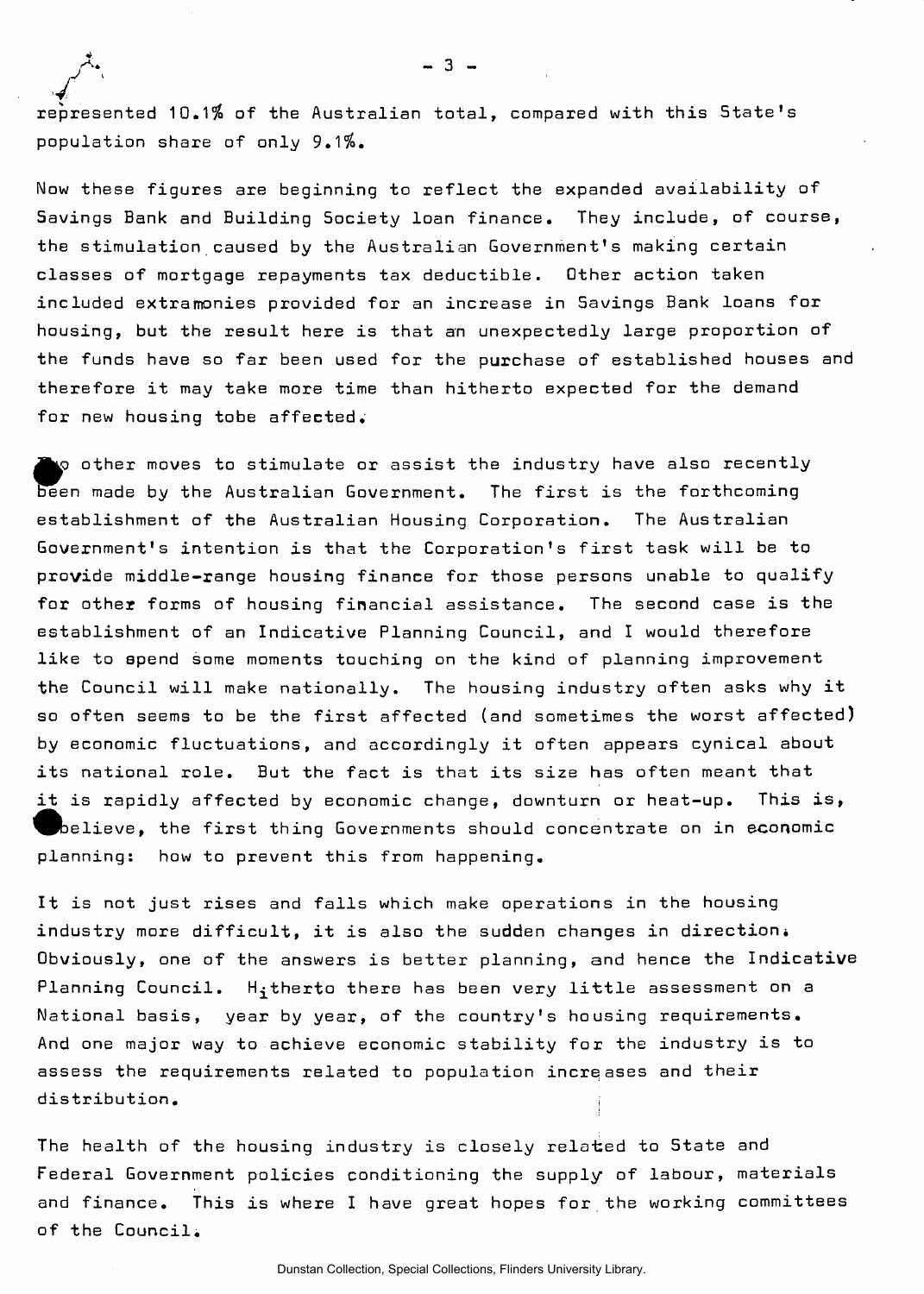/ Its inaugural meeting was held in Canberra on February 21, and I am pleased to announce that the first State working committee to meet was South Australia's. It was brought together by Mr. Johnson and Ministers of my own State Cabinet, Don Hopgood and Glen Broomhill, on Thursday of last week.

The basic task of the Committee is to determine the desirable and feasible levels of home building activity for the ensuing three years. This is a continuing problem, the answers to which might be simple enough to formulate but they are far less simple to convert to operational reality. The task involves constantly assessing in each year, successively, the desirable level of activity three years ahead. The results of the findings of the various State working committees will, I believe, enable  $\blacksquare$ anning by the Council to establish a more stable level of home building activity not subject to major fluctuation. It will assist in attaining optimum output from available resources, and will also examine the priorities in welfare housing. To assist builders and developers in their forward planning, the committee and Council will broadly examine areas of future housing needs and probable rates of growth. This in turn will aid manufacturing suppliers in planning future investment in plant for production of building materials. A similar result should be achieved by those responsible for planning the training of skilled labour in the building trade, while the production of data that will indicate the volume of housing finance required to satisfy expectant needs will be another advantage.

) short, the Committees' tasks will be to advise the Government of the economic and social consequences of aiming for different levels of housing construction, and of the feasibility of achieving these levels. The actual selections of desirable levels and the political consequences of that selection, must of course, remain the responsibility of the Government of the day.

Further, the Council will, I believe, undertake these important tasks not only for the cities, but also for regional and rural housing areas. should not only be a matter of grand national totals. The individual locality also has a specific housing requirement.

There is no short term solution to the basic problems of the housing industry. Too many years of inaction have passed for a rapid planning and administrative solution to be found. The scape-goat for any economic dislocation in this community is the Government of the day. I do not intend to be partisan, but I da not believe that the housing industry Dunstan Collection, Special Collections, Flinders University Library.

 $-4$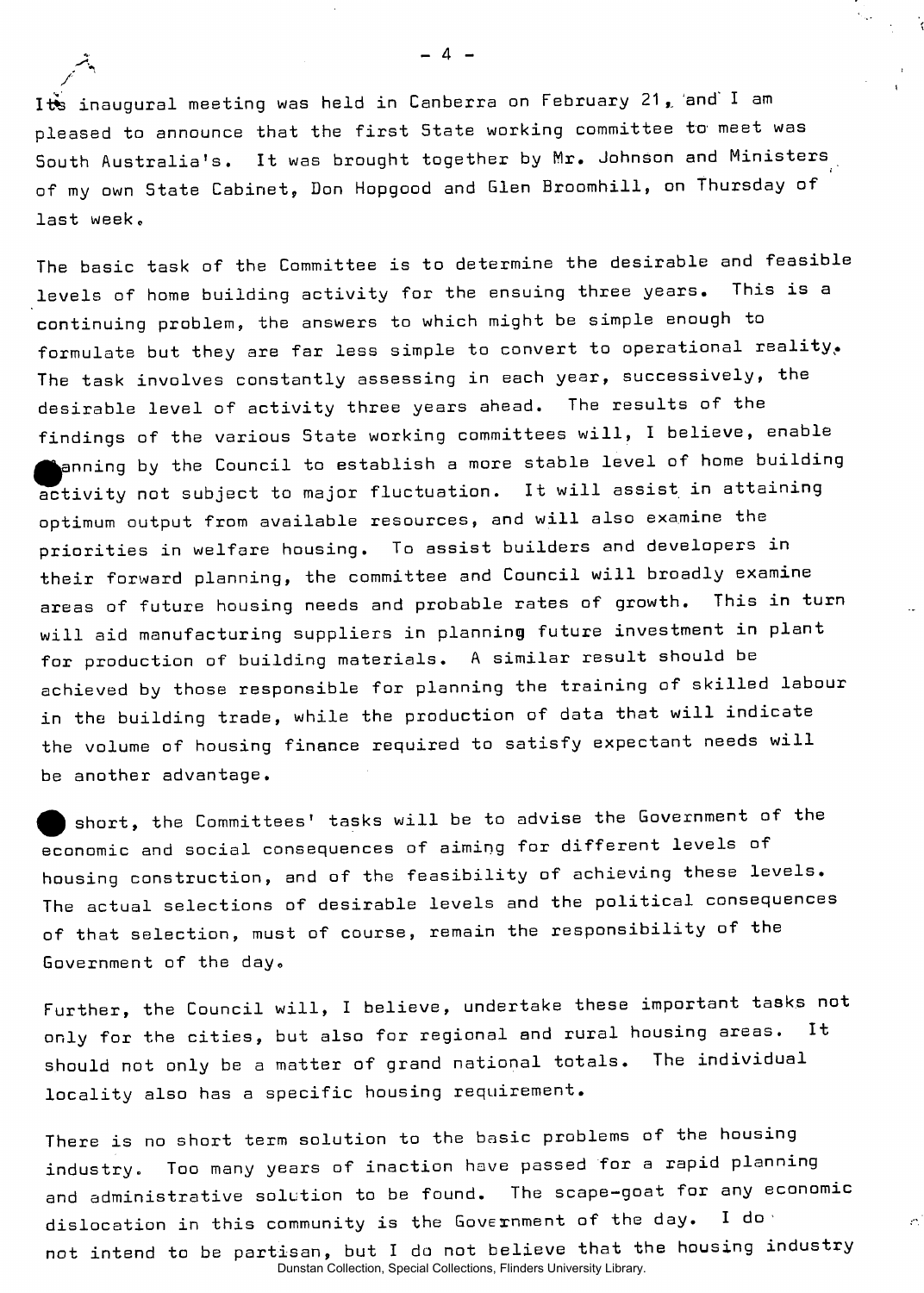

can be split-off and treated separately from the total economy, and if regulation is needed then the housing industry must expect to share some slow down - but not to suffer disproportionally.

In fact, you may remember that in 1973 building approvals boomed extraordinarily, and it is against those unusually high levels that today's figures should be seen.

There is, of course, one other area of action that has taken place in South Australia as a result of Australian Government action and which has immediate bearing on the stability of the housing industry. This is, of course, the Land Commission. In the medium term this too will assist enabling your industry effectively t6 plan in South Australia, Eventually this will occur throughout Australia, for other States, I believe, cannot remain in an ostrich-like heads-buried position, as land prices threaten to bury them and their electorates totally. A nation which places such a high degree of importance on private house ownership will not look kindly or long on Governments which allow rampant land speculation. In the case of the building industry, the wide level of price fluctuation has often made it very difficult for the builder to easily price his product. By increasing stability in the area of land prices, the Land Commission is assisting in the stabilising of a major variable factor in the building industry.

Finally, might I close by saying that from time to time I see arising Australia, and especially among members of your industry, two hoary old myths, one that says the A.L.P. does not believe in home ownership, and the other that says the Party wants to take over your industry. What nonsense on both counts: the fact is that my Government is primarily concerned with social effect: that is, its aim is to achieve proper housing for all sections of the community in ways that maximise social and community values and interaction. The private developer and builder has had, and continues to have, a central role in that process.

The real task before us then is a creative one. Both the public and private sectors of the industry need to continue their close co-operation and involvement in order firstly to achieve proper forward planning objectives and stability, and secondly, to develop methods, refine skills and discover new options in the provision of a wide variety of housing styles and standards - from high density to low - so that our urban communities can become more stable, attractive and enjoyable places in which to live.

Dunstan Collection, Special Collections, Flinders University Library.

 $\mathcal{A}$  -defined by the set of the set of the set of the set of the set of the set of the set of the set of the set of the set of the set of the set of the set of the set of the set of the set of the set of the set of th  $5 -$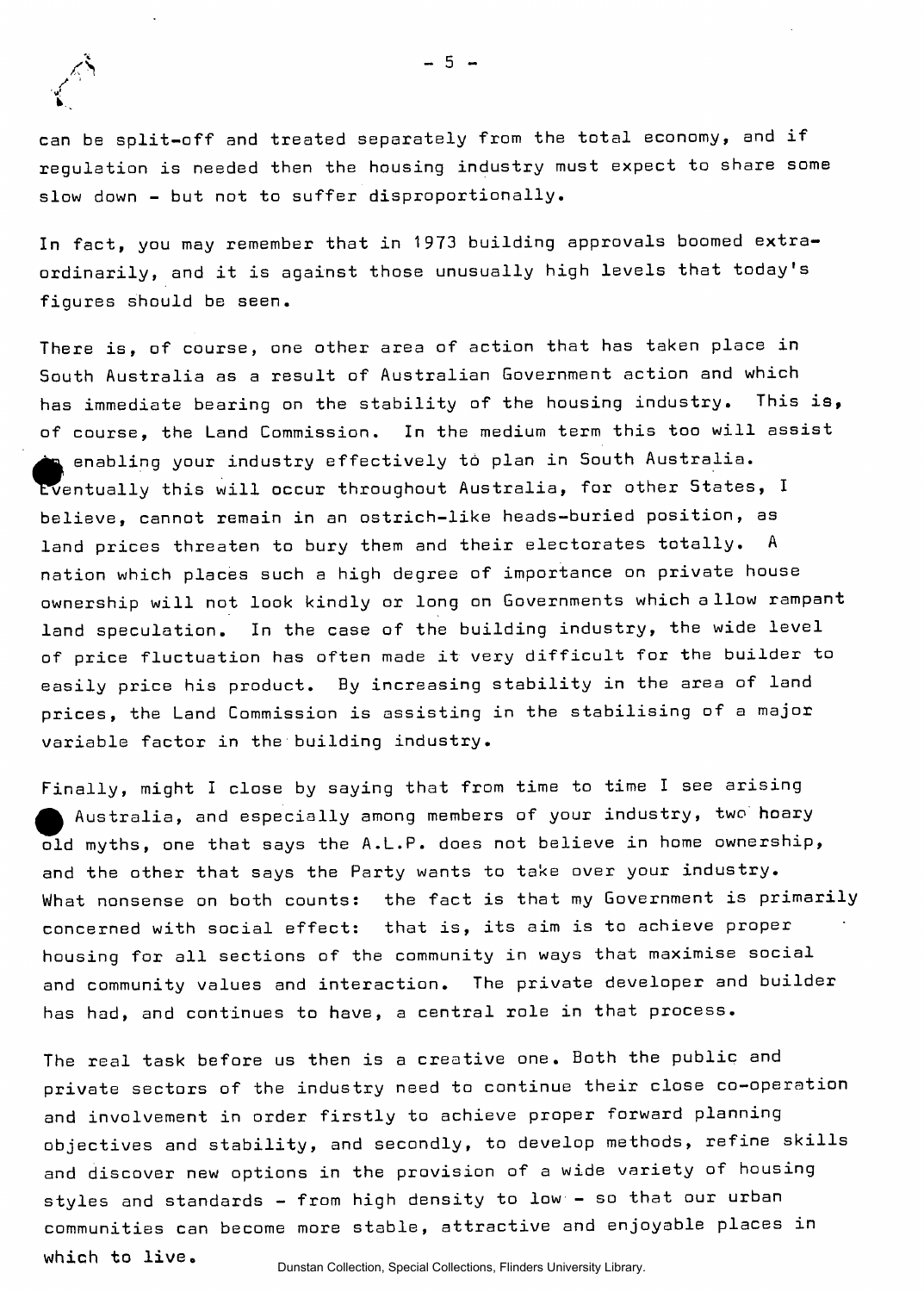$Mr_{\bullet}$ My Lord Mayor, Ladies and Gentlemen :

Thank you for inviting me here today. I was very pleased to accept your Association's invitation to speak here today because I have always regarded the business and activity of building houses for people as one of the most important and fundamental areas of concern for a State Parliamentary Leader. In fact, the housing 'buck', ultimately, stops at my desk. It may be handed across or cut up by the Australian Government  $-$  it may be recirculated or held back or lost in some corner of the public or private sectors – it may suffer unusual distortions in the hands of some planners<br>and economists: but ultimately, when or if things go wrong, it lands on sectors - it may suffer unusual distortions in the hands of some planners my desk, and often more as a mess of pottage than a dollar bill.

Now I think I should hurriedly say that I don't think that the State Government's ultimate and residual responsibilities in this area are a bad thing. What more fundamental need is there than housing? In fact, in our climate, there is no more fundamental need  $\sim$  food and clothing are simply equal.

The important thing about the housing industry is that it is just as basic to our late twentieth century society as it ever has been to any  $\bullet$  piety at any time. Patterns of land division and usage, methods of construction and design, the long-established carpentry and masonry- $\blacksquare$  lated trades, the newly emergent techniques for mass produced or standardised housing components - each of these activities has a basic relationship to the methods of resource allocation which determine the quality of our society. Housing money regulates or effects a massive part of the economy. It is possible tobuild a city without cars, but there has never been a city without houses.

Now all this, of course, is to state the obvious to a group of housing industry professionals. It's just that it seems to me that such truisms need pondering on at present - when there is a significant level of soulsearching and re-examination occurring in the community at large.

Most sectors of the economy are at present somewhat strained, and it is inevitable that, in an economy such as ours the housing industry, being so fundamentally related to our overall health and development, should as it were, feel the pinch.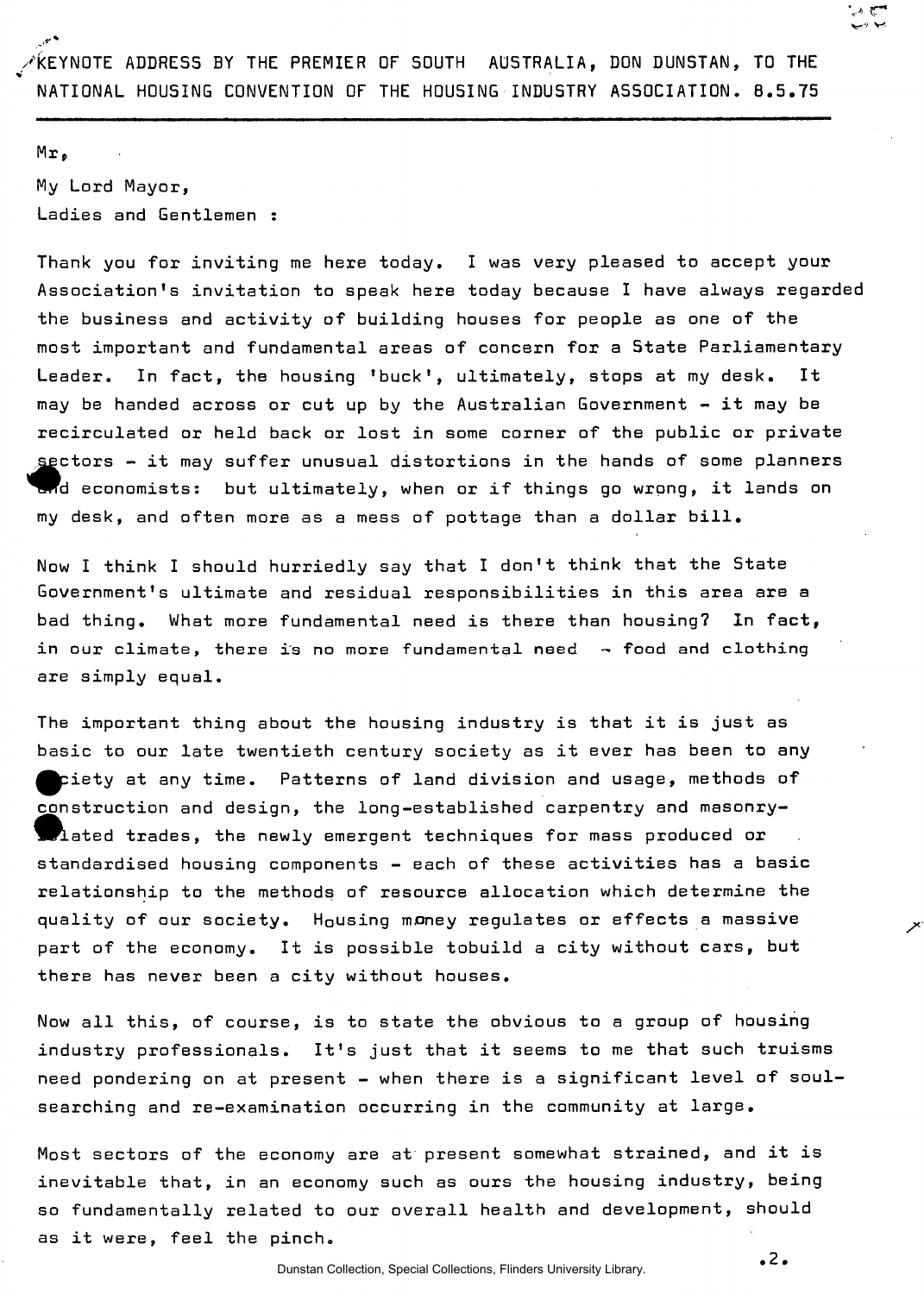Now in all this, I should say that I hope this Convention is the last in which our concerns are largely economic uncertainty. How much better it would be if the industry could concentrate its wisdom, experience and imagination on the design and development problems of housing  $\cdot$  areas that, in Australia by and large, are the creative province of a very small group of builders and architects,,

And just to continue in this vein for a moment, before reverting to the more pressing problems and preoccupations of your industry, I would like to say that we cannot be proud of the quality of our housing design. For our first fifty or so years, Australian builders and settlers produced housing designs and land-use patterns that were very effectively and practically related to the climate, the landscape, the materials available  $\bm{\mu}$  the prevailing economic situation. A great many of these houses still stand as monuments to the taste, restraint and expertise of early builders.

However, I do not think we can say today that the quality of housing in Australia achieves such high standards, such economies in materials, or such sympathy with the landscape and climate. There are, of course, many exceptions to this rule. Fine housing is designed and built throughout the country: in inner-city areas and suburbs; in clusters, rows and subdivisions, But overall, we massively waste in materials and labour and land by constantly refusing to give a wide enough choice, or by not understanding the nature of t'ns options we have in social planning and  $\blacktriangleright$ fe styles.

 $\blacktriangleright$  enough of that. To return to the main matter at hand:  $\;$  the economic stability of the industry. At the moment the housing industry in Australia, is running wellbelow its capacity and may do so for some months more.

While the level of new dwelling approvals did rise quite substantially in March, on seasonally adjusted figures, to 11,328 units, against an  $\sim$  average of 9,840 in the two pravious months, the March quarter total was still a disappointing level, given Federal Governmental initiatives.

For the March quarter of 1975 in  $F$ ustralia as a whole, 27,196 dwellings were actually approved, which was down nearly 30% from the reasonable level of a year before.

Commencements in the latest quarter were 30,196, which was down 27% from Australia's 41,328 in the March quarter of 1974. South Australia's commencements, 3,040 in the latest three months and also rather light,

 $-2 -$ 

À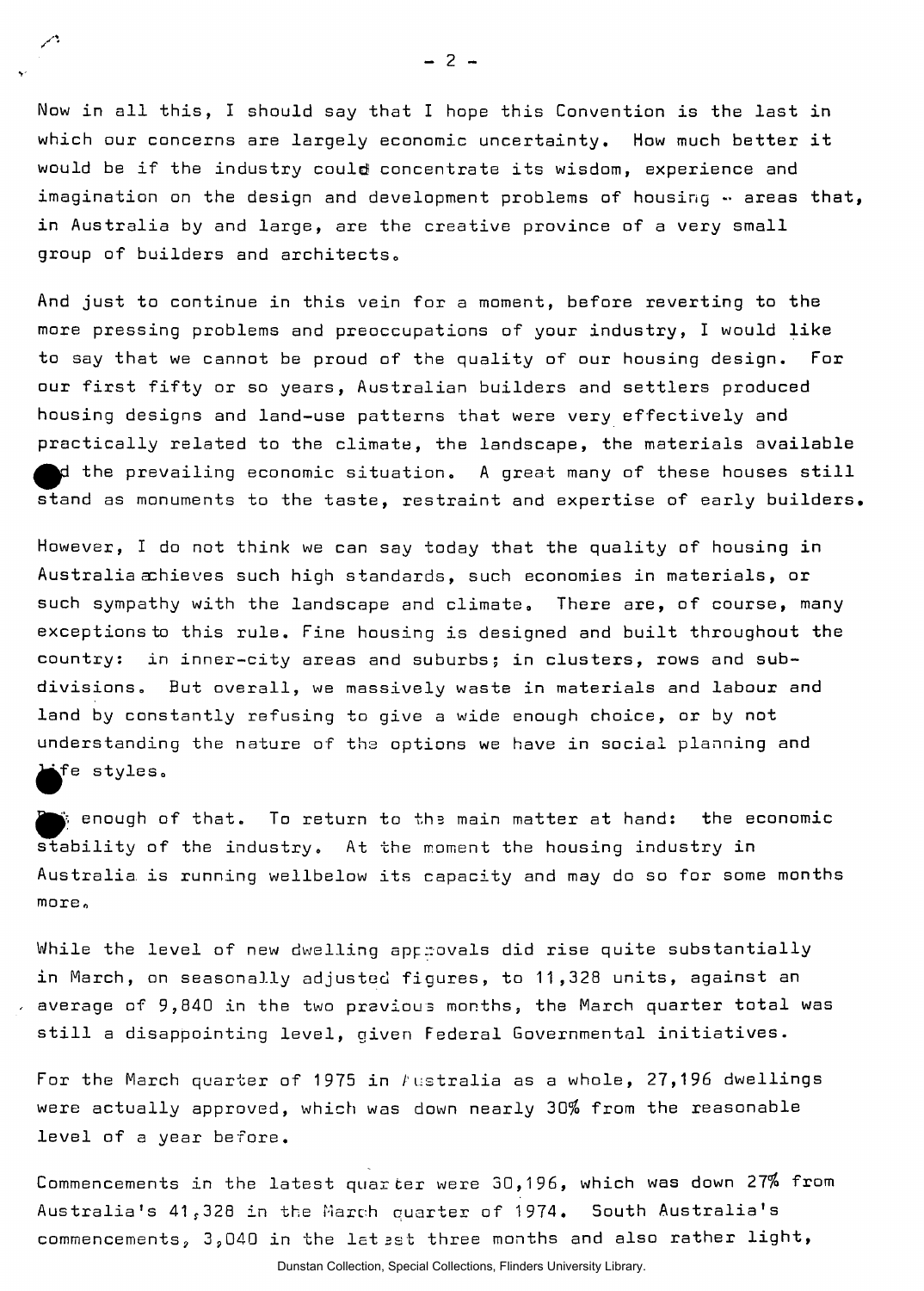represented 10.1% of the Australian total, compared with this State's population share of only 9.1%.

Now these figures are beginning to reflect the expanded availability of Savings Bank and Building Society loan finance. They include, of course, the stimulation caused by the Australian Government's making certain classes of mortgage repayments tax deductible. Other action taken included extramonies provided for an increase in Savings Bank loans for housing, but the result here is that an unexpectedly large proportion of the funds have so far been used for the purchase of established houses and therefore it may take more time than hitherto expected for the demand for new housing tobe affected.

Iwo other moves to stimulate or assist the industry have also recently been made by the Australian Government. The first is the forthcoming establishment of the Australian Housing Corporation. The Australian Government's intention is that the Corporation's first task will be to provide middle-range housing finance for those persons unable to qualify for other forms of housing financial assistance. The second case is the establishment of an Indicative Planning Council, and I would therefore like to spend some moments touching on the kind of planning improvement the Council will make nationally. The housing industry often asks why it so often seems to be the first affected (and sometimes the worst affected) by economic fluctuations, and accordingly it often appears cynical about its national role. But the fact is that its size has often meant that<br>It is rapidly affected by economic change, downturn or heat-up. This i is rapidly affected by economic change, downturn or heat-up. This is,  $\blacktriangleright$ elieve, the first thing Governments should concentrate on in economic planning: how to prevent this from happening.

It is not just rises and falls which make operations in the housing industry more difficult, it is also the sudden changes in direction. Obviously, one of the answers is better planning, and hence the Indicative Planning Council.  $H_1$ therto there has been very little assessment on a National basis, year by year, of the country's housing requirements. And one major way to achieve economic stability for the industry is to assess the requirements related to population increases and their distribution. |

The health of the housing industry is closely related to State and Federal Government policies conditioning the supply of labour, materials and finance. This is where I have great hopes for the working committees of the Council..

 $-3 -$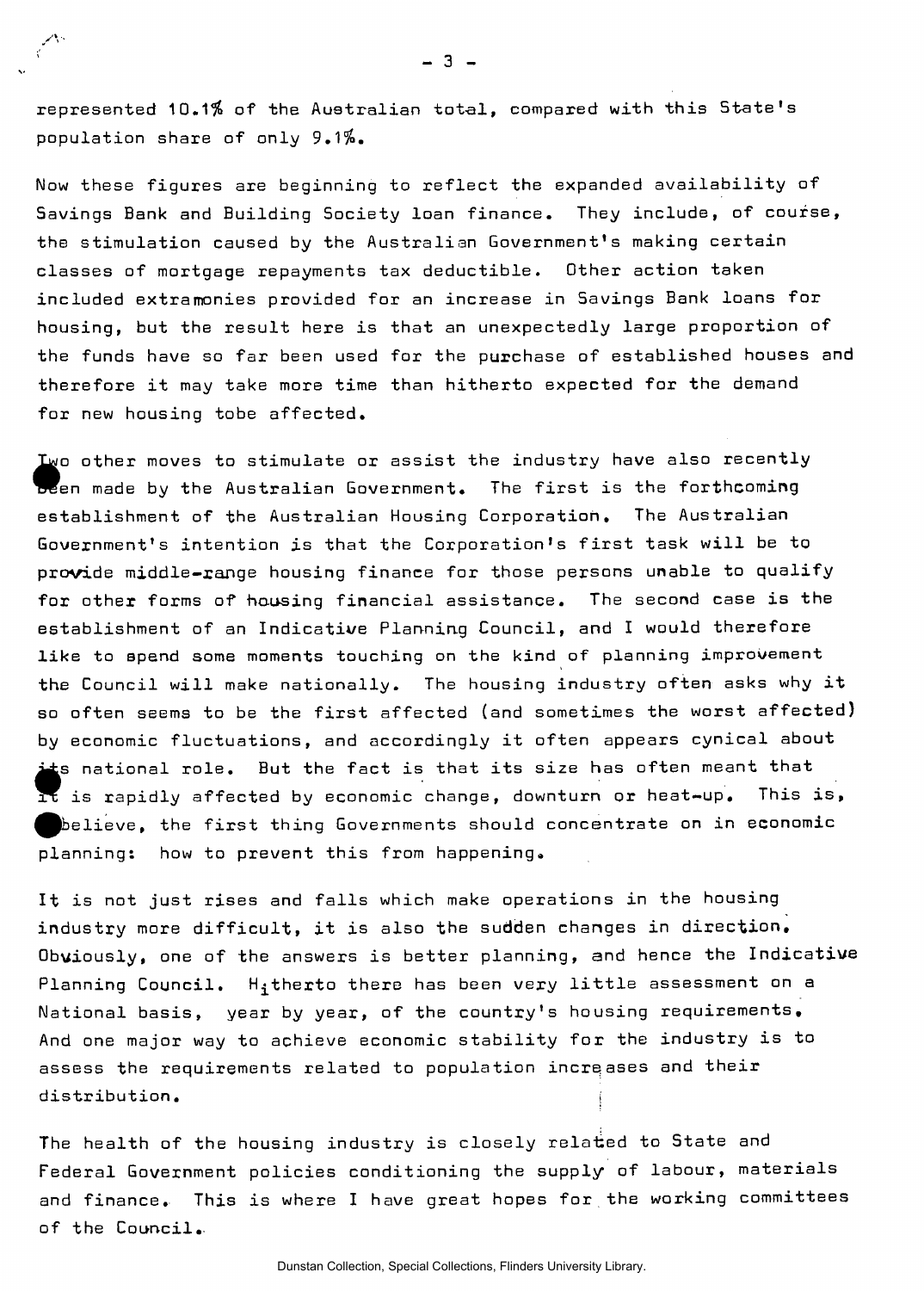Its inaugural meeting was held in Canberra on February 21, and I am pleased to announce that the first State working committee to meet was South Australia's. It was brought together by Mr. Johnson and Ministers of my own State Cabinet;, Don Hopgood and Glen Broomhill, on Thursday of last week.

The basic task of the Committee is to determine the desirable and feasible levels of home building activity for the ensuing three years. This is a continuing problem, the answers to which might be simple enough to formulate but they are far less simple to convert to operational reality. The task involves constantly assessing in each year, successively, the desirable level of activity three years ahead. The results of the findings of the various State working committees will, I believe, enable  $\blacksquare$ anning by the Council to establish a more stable level of home building activity not subject to major fluctuation. It will assist in attaining optimum output from available resources, and will also examine the priorities in welfare housing. To assist builders and developers in their forward planning, the committee and Council will broadly examine areas of future housing needs and probable rates of growth. This in turn will aid manufacturing suppliers in planning future investment in plant for production of building materials. A similar result should be achieved by those responsible for planning the training of skilled labour in the building trade, while the production of data that will indicate the volume of housing finance required to satisfy expectant needs will another advantage.

 $\quad$  short, the Committees' tasks will be to advise the Government of the economic and social consequences of aiming for different levels of housing construction, and of the feasibility of achieving these levels. The actual selections of desirable levels and the political consequences of that selection, must of course, remain the responsibility of the Government of the day.

Further, the Council will, I believe, undertake these important tasks not only for the cities, but also for regional and rural housing areas. It should not only be a matter of grand national totals. The individual locality also has a specific housing requirement.

There is no short term solution to the basic problems of the housing industry. Too many years of inaction have passed for a rapid planning and administrative solution to be found. The scape-goat for any economic dislocation in this community is the Government of the day. I do not intend to be partisan, but I do not believe that the housing industry Dunstan Collection, Special Collections, Flinders University Library.

- 4 -